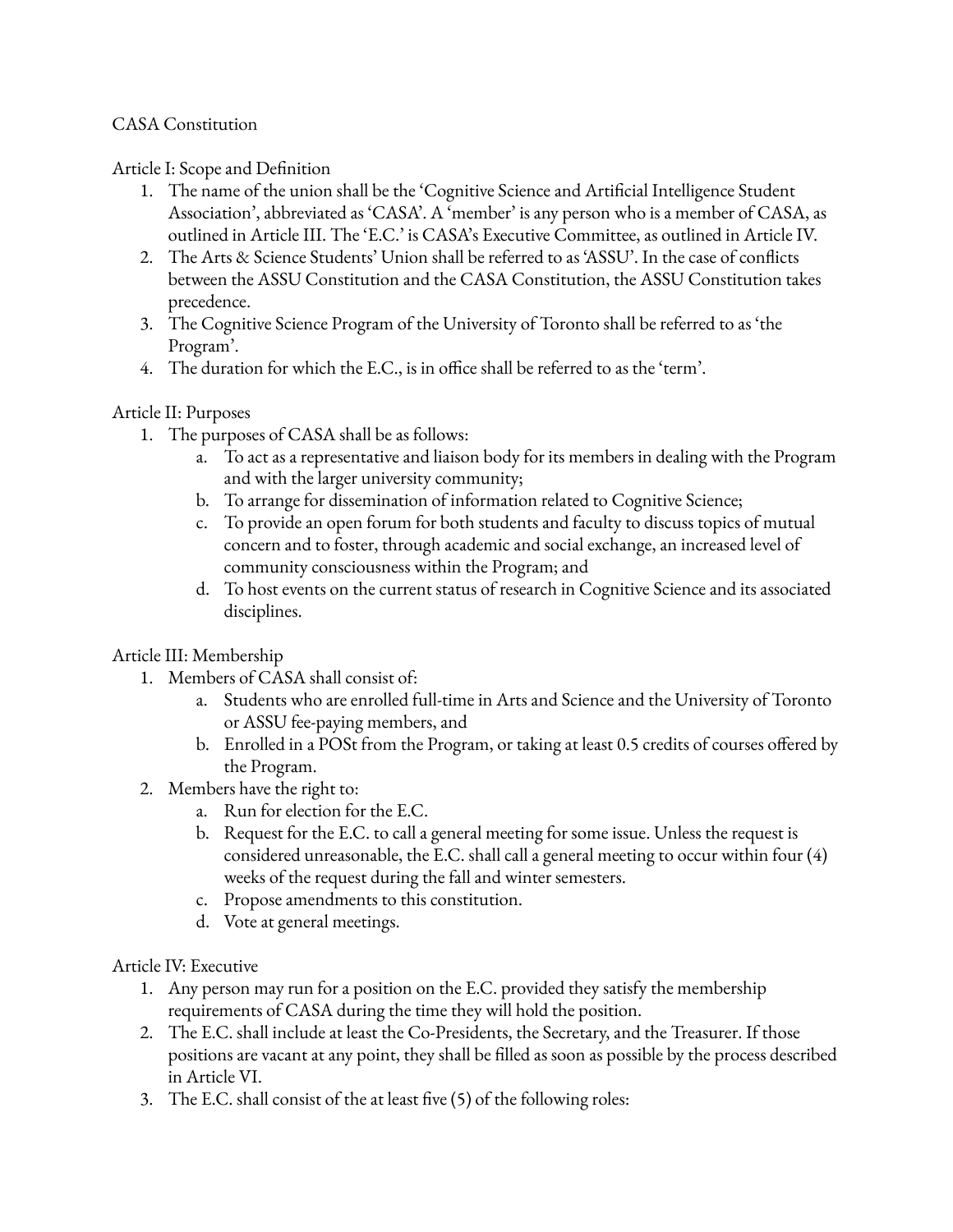- a. The two (2) Co-Presidents shall:
	- i. Be responsible for and oversee the activities of CASA and of the E.C.
	- ii. Divide the responsibilities of club Presidents, including those of ASSU, Ulife, the UC Lit, and the UTSU between them.
	- iii. Be signing officers for CASA's bank account.
- b. The Treasurer shall:
	- i. Prepare a yearly budget in cooperation with the rest of the E.C.
	- ii. Keep track of the funds in CASA's budget.
	- iii. Keep records of all of CASA's receipts and expenses.
	- iv. Write cheques or otherwise refund members for purchases made for CASA activities.
	- v. Be a signing officer for CASA's bank account.
- c. The Secretary shall:
	- i. Maintain CASA's library and documents.
	- ii. Take minutes at general and executive meetings.
	- iii. Manage internal communications with the E.C.
	- iv. Manage the office, including ensuring the office is kept clean and office hours are being held.
- d. The Communications Director shall:
	- i. Manage CASA's email account, including:
		- 1. Checking for incoming mail on a regular basis.
		- 2. Responding to any emails that come into the account.
		- 3. Sending out announcements through the CASA mailing list.
		- 4. Creating advertisements through social media.
	- ii. Oversee CASA's social media and website.
	- iii. Be responsible for class announcements.
	- iv. Oversee all aspects of promotion through duties 1-3, including posters.
- e. The Events Coordinator shall:
	- i. Be responsible for the organization of events, including:
		- 1. Booking rooms.
		- 2. Provide food and beverage where funding is allocated for such.
	- ii. Oversee the events or ensuring that another member of the E.C. is overseeing the events.
	- iii. Be responsible for managing the filming, editing, and upload of CASA-hosted academic seminars.
- f. The Conference Coordinator shall:
	- i. Be the main organizer for UTism, as described in Article VII, in terms in which it is held. This includes:
		- 1. Helping the outgoing conference coordinator to create at least two (2) proposals for the UTism in their term, including a topic and ten (10) possible speakers.
	- ii. Be the main organizer for Confluence. This includes:
		- 1. Forming committees to select speakers and revise presentations.
		- 2. Delegating advertising, acquiring resources for the event, and other organizational duties among the executive.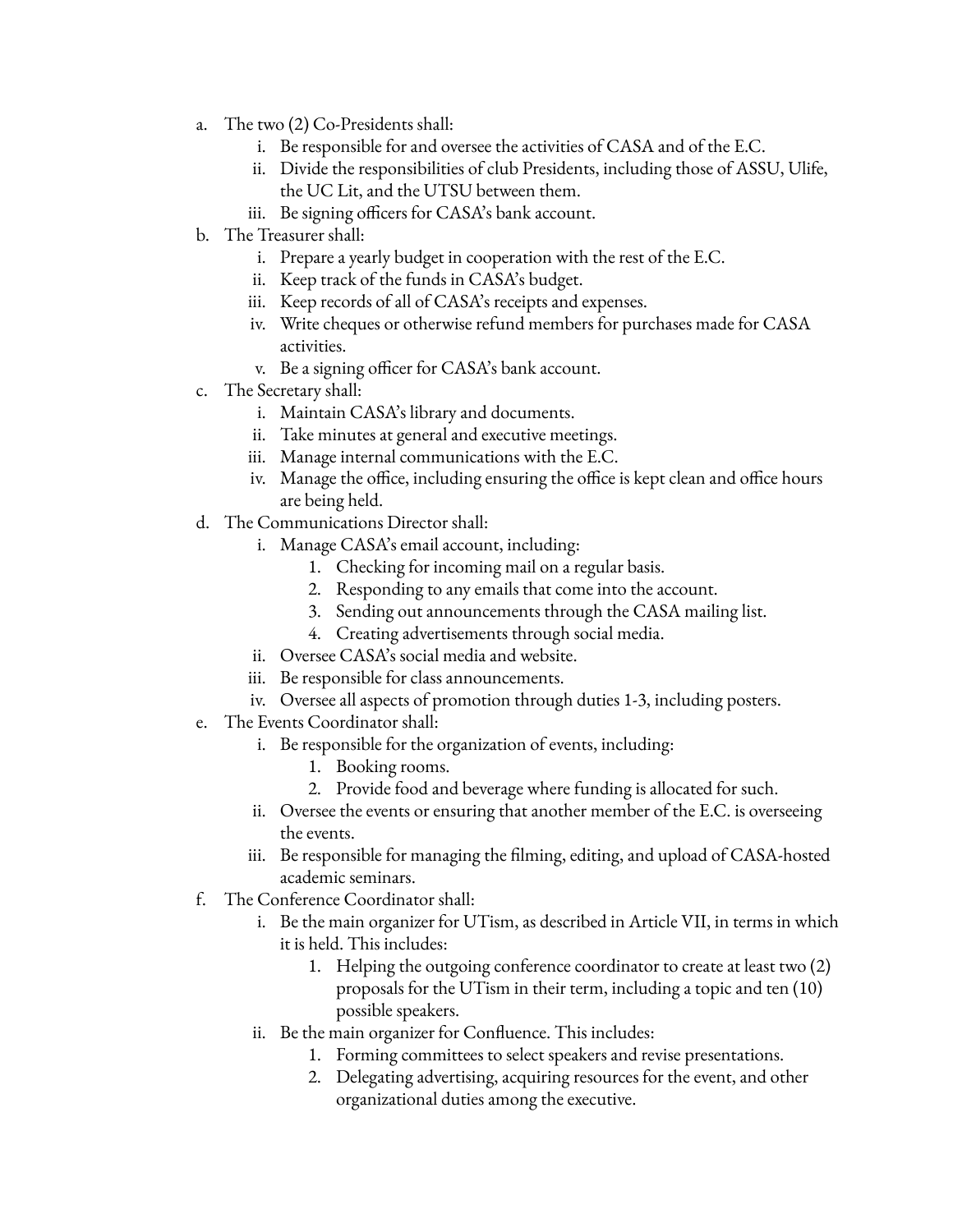- 3. Coordinating volunteers and other logistical support for the event.
- iii. Do the following in any term preceding a term that will organize UTism:
	- 1. Ensure and contribute to the creation of at least two (2) proposals for the coming term, including a topic and ten (10) possible speakers. Provided that these proposals are created, they shall be recognized as a co-organizer of the following UTism, even if a different topic is chosen.
- iv. Be the main organizer for any other conferences held by CASA.
- g. The COG250 Representative shall:
	- i. Act as a liaison between students in COG250 and CASA and encourage student involvement in CASA.
	- ii. Give weekly announcements in COG250, organize study groups for COG250 students, help CASA organize and run at least one (1) COG250 workshop.
- 4. All executives shall:
	- a. Assist each other with their duties and delegate them when needed.
	- b. Divide among themselves their attendance at ASSU meetings along with the Co-Presidents.
	- c. Attend any other meetings related to CASA or to Cognitive Science when necessary.
	- d. Hold office hours.
- 5. Regarding executive meetings:
	- a. CASA shall hold at least one (1) executive meeting each month during the fall and winter semesters.
	- b. Executive meetings shall be advertised to the executive at least one week in advance.
	- c. The quorum for executive meetings shall be more than half  $(1/2)$  of elected members of the E.C.
- 6. Members of the E.C. may be removed from the E.C. in one of the following manners
	- a. Any member of the E.C. who, without demonstrable temporary reasonable cause, misses three (3) executive meetings in a row or 75% of executive meetings over an 8-week period during their term, shall have their position declared vacant and may be replaced.
	- b. An affirmative vote of more than two thirds (2/3) of those present and voting at a general meeting as described in Article V.

### Article V: General Meetings

- 1. CASA shall hold at least three (3) general meetings per term, excluding the summer semester, with at least one (1) in each of the fall and winter semesters while classes are in session.
- 2. General meetings shall be advertised at least two (2) weeks in advance.
- 3. Only current members of CASA may vote at general meetings, and each member shall have one (1) vote.
- 4. The quorum for a general meeting shall be four (4) members, not including members of the E.C.
- 5. The following business shall be decided only at a general meeting, and require an affirmative vote of more than two thirds (2/3) of those present and voting:
	- a. Amending this constitution.
	- b. Ratifying an elections officer.
	- c. Removing a sitting executive from their position.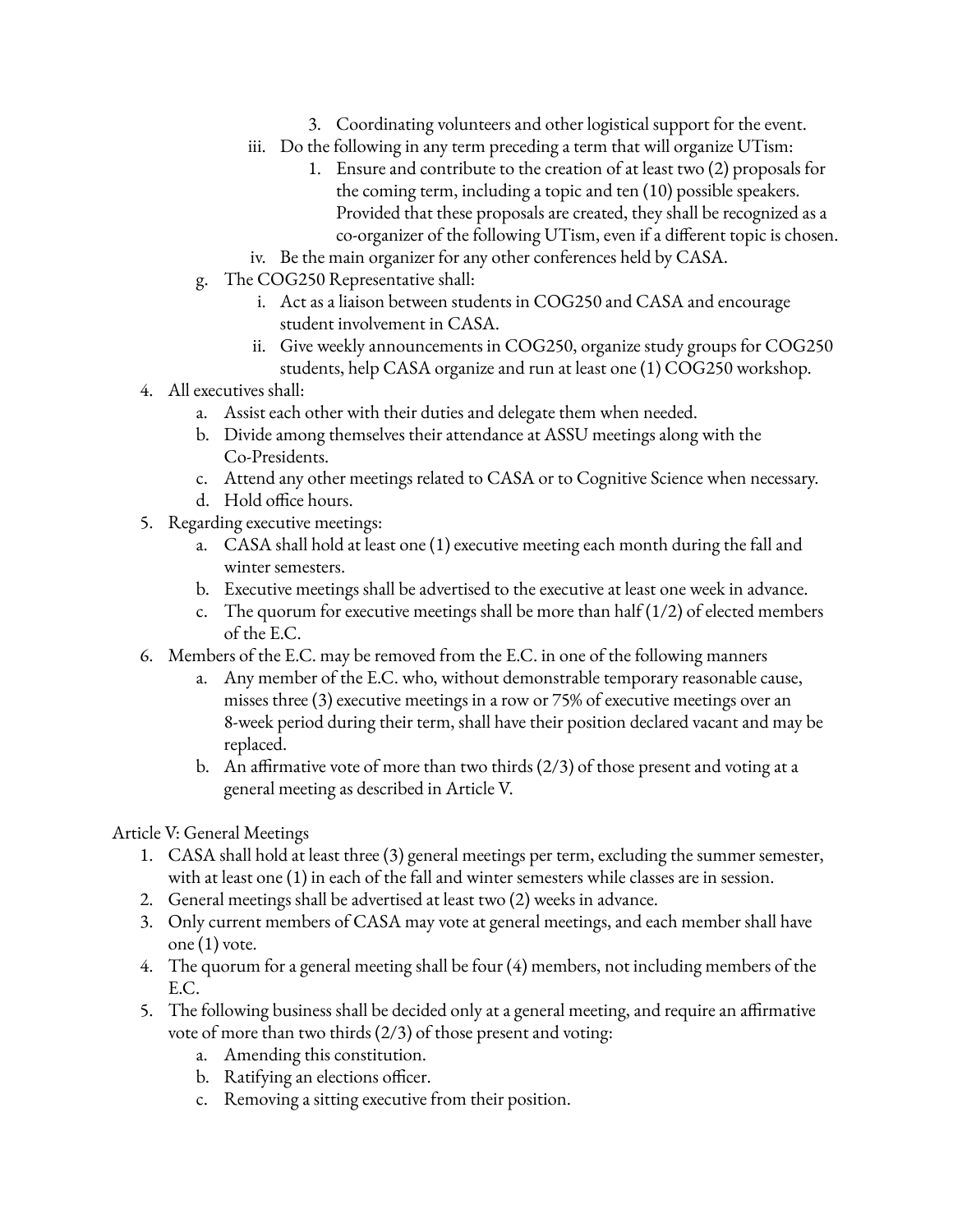6. All other business at a general meeting shall be decided on an affirmative vote of more than one half (1/2) of those present and voting.

Article VI: Elections

- 1. A term shall begin on May 1<sup>st</sup> of a given calendar year, and end on April 30<sup>th</sup> of the following calendar year.
	- a. This means that executive members must fulfill their duties as described in Article IV during this period
- 2. A general election for next term's E.C. shall be held towards the end of the winter session. The two (2) Co-Presidents, Secretary, Treasurer and at least one (1) other executive positions (and not the COG250 Representative) shall be up for election for a general election.
- 3. The general election shall be conducted according to the following procedures:
	- a. The election shall be advertised at least two (2) weeks in advance of the first day of voting. The beginning and ending of the nomination period shall be advertised at such a time.
	- b. The nomination period shall begin at least two (2) weeks in advance of the first day of voting and end no earlier than three days, not including weekends and holidays, prior to the first day of voting.
	- c. The elections shall be run by an elections officer. The elections officer shall not be a current member of the E.C., nor a member running for election for next term's E.C.
	- d. The elections officer shall be appointed by the E.C. and ratified by a vote at a general meeting of more than two thirds (2/3) of those present and voting, as described in Article V.
		- i. Assistant elections officers may be appointed by the same process
		- ii. Assistant elections officers shall not be running for a position for next term's E.C.
	- e. Members, provided that they will be a member in the following term, may be nominated for a position upon being nominated by another member so long as the nominee agrees to be nominated.
	- f. No one shall be nominated for more than one (1) positions on the E.C.
	- g. Each candidate shall have the opportunity to submit a statement, for which all candidates will have the same word limit.
		- i. The statements shall be available to voters during the voting period through CASA's website and social media.
	- h. The voting period shall occur over at least three (3) days in which classes are in session. These dates and the times in which voting will be available shall be advertised at least one (1) week in advance of the beginning of the voting period.
	- i. [Removed]
	- j. After the election, the voting process shall be ratified by an affirmative vote of more than half  $(1/2)$  of the E.C.
	- k. Voting shall occur by paper ballot in the CASA office, or online.
	- l. Each position with only one nominated candidate shall have a Yes/No vote. In addition, if there are two (2) candidates for Co-President position there shall be two No options as well.